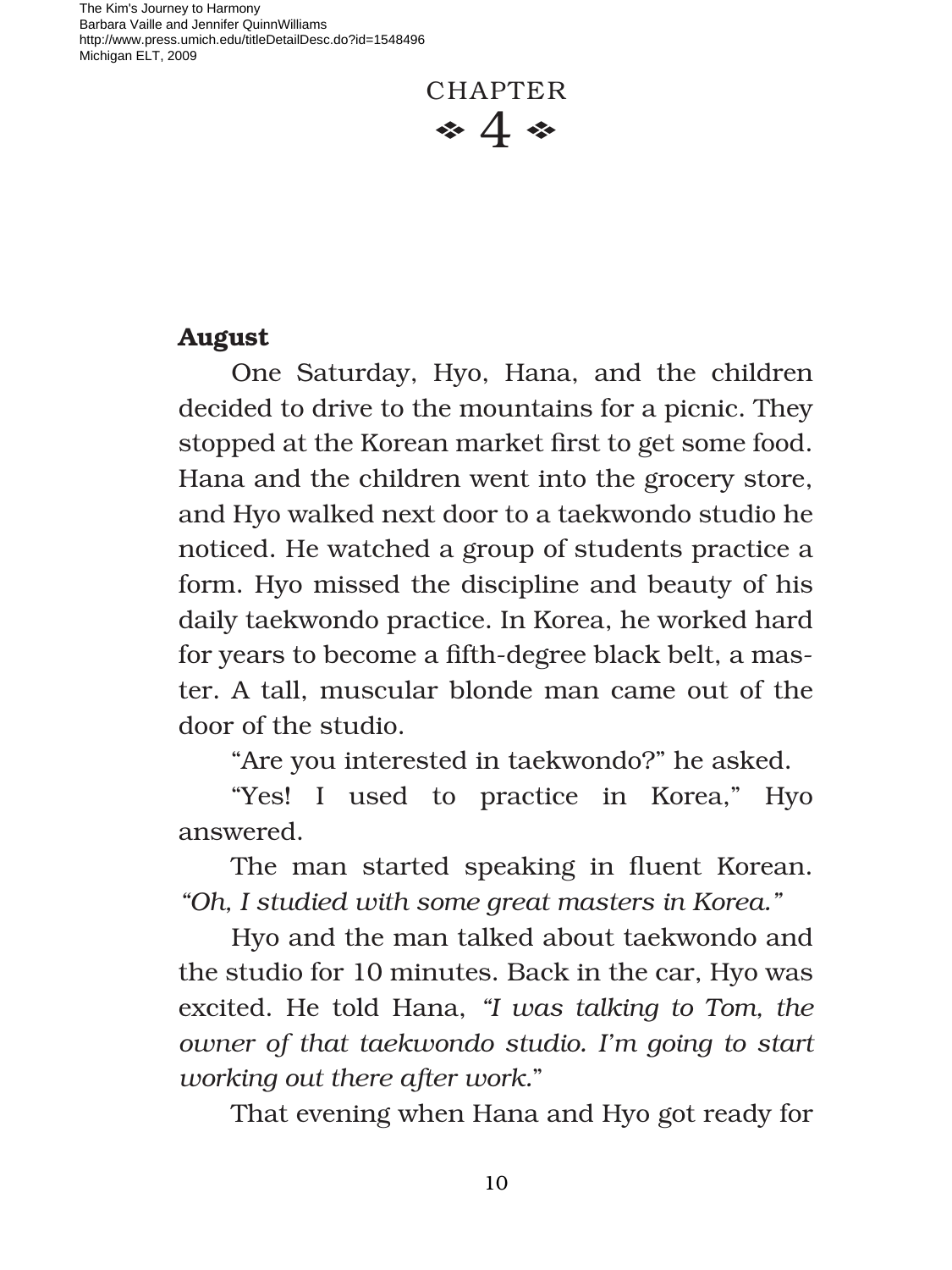bed, Hana said*, "I think we would be happier if we rented a small apartment of our own."*

*"Not yet,"* said Hyo. *Let's try to stay for a year, and then maybe buy a small house."*

Hana agreed. She told herself that this was good for her family.

## E

On Monday after lunch, Hyo went into Kwan's office with the plans and his calculations. He explained the mistake to Kwan. Kwan was very angry.

*"What were you doing, checking our father's work? I told you to leave these plans alone! You disobeyed me and now we'll have to tell the client that we made a mistake!"*

"But Kwan, we found the error in time to fix it *with very little cost to anyone."* 

This did not make Kwan happier. Hyo never dreamed working with his own brother would be so miserable.

At 5:00, Hyo left his office to go work out. Kwan met him at the door.

*"You are acting like a child! It is a bad example for the other workers to leave early. "* said Kwan angrily. *"Taekwondo is not important for an adult with responsibilities to his family and his job! You'll have to choose! Taekwondo or the company!"*